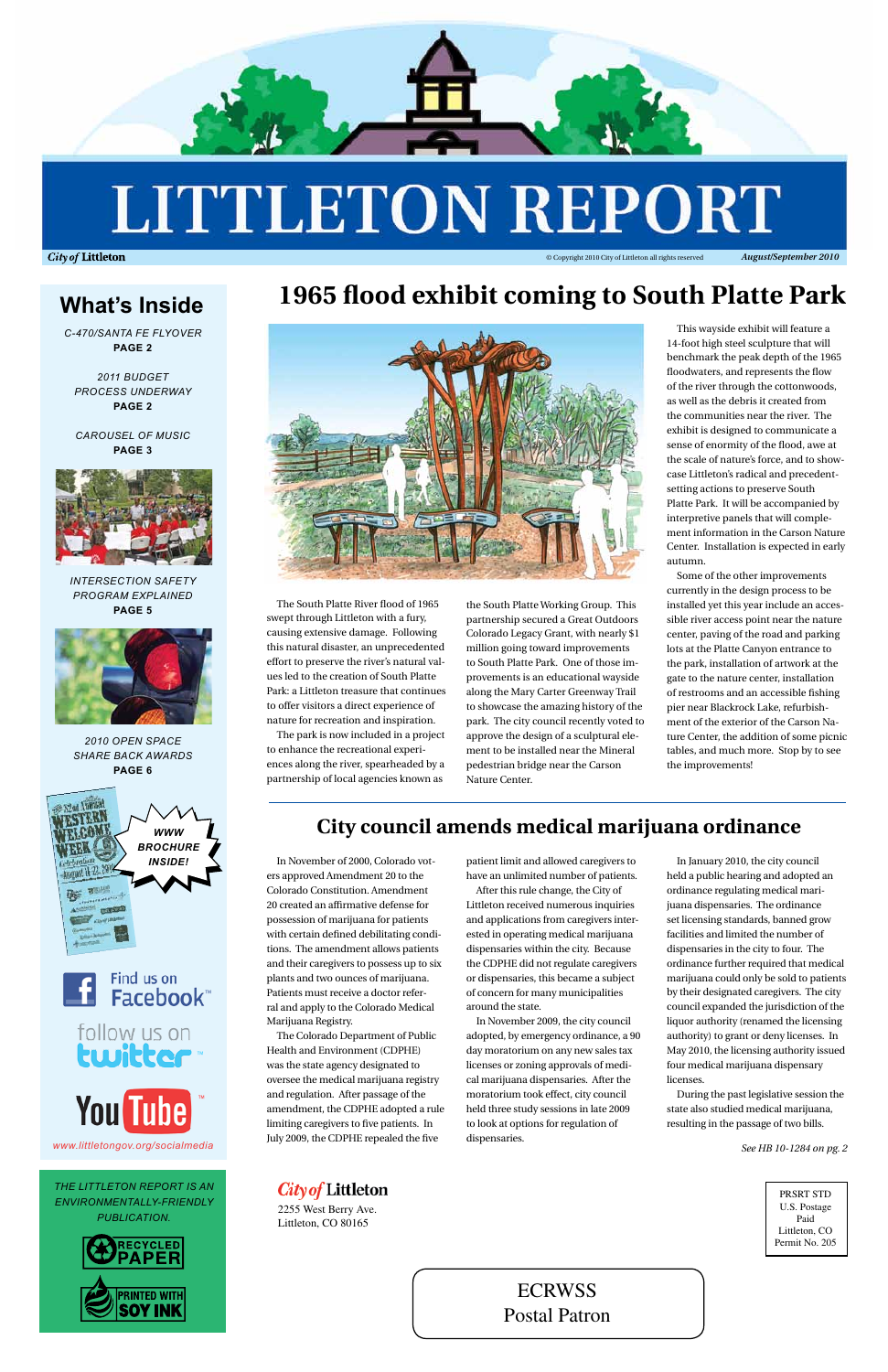

**Euclid Middle School Student Maggie McCandless smiles at the opportunity to sit in Mayor Doug Clark's chair at the July 6 city council meeting. McCandless was honored as Guest Citizen for winning the Colorado Municipal League's (CML) "If I Were Mayor..." essay contest. CML received 450 essays from 7th graders statewide this year. McCandless was the Front Range winner. You can read her essay at www.littletongov.org.**

# **2011 budget process underway**

The City of Littleton held a pre-budget hearing June 15 where citizens were provided the opportunity to share concerns, comments, and information with the city council to assist them in developing budget priorities for the 2011 budget. On June 28, the finance department distributed budget worksheets to each city department, along with the city manager's budget instructions.

Council is expected to review the city manager's proposed budget September 13, 14, and 15 at 7 p.m. in the community room at the Littleton Center. Council adoption is tentatively scheduled for November 16.

If you would like a 2011 proposed budget (available

by August 31), contact Doug Farmen, finance director, at 303-795-3765 or dfarmen@littletongov.org.

# **Sewer bill due August 16**

The City of Littleton has mailed the annual Sewer and Storm Drainage Utility bills.

A single-family residence inside the Littleton city limits has changed from \$209.59 to \$228.45 per year for sewage treatment and maintenance of sewer lines. For those in a sanitation district, the fee is \$173.38 per year.

A multiple-family residence has changed from \$178.15 to \$194.18 per dwelling unit for sewage treatment and maintenance of sewer lines. For a multiple family residence in a sanitation district, the fee is \$147.37 per unit.

Storm drainage rates are applicable only to properties located inside the city limits. Single-family units are a flat \$24 per year and commercial properties are based on the impervious area of the property.

If payment is not received by August 16, a 25 percent penalty will be added to the remaining balance and a past due bill will be mailed in September.

Bills can be paid online at www.littletongov.org. For questions call 303-795-3772.

### *Project Overview*

On June 21,the Colorado Department of Transportation (CDOT) began a safety and mobility improvement project that constructs a flyover ramp from southbound Santa Fe Drive to eastbound C-470. Additionally, the project will construct a new bridge and bicycle/pedestrian bridge over Erickson Boulevard. A bicycle/pedestrian trail will also be reconstructed. The \$26.7 million project is partially funded by the American Recovery and Reinvestment Act as well as CDOT and Douglas County. The project is scheduled to be completed by January 2012.

This is the first improvement project for this interchange. The second project will reconstruct the Santa Fe Drive bridge over C-470 and widen Santa Fe Drive to three lanes in each direction between Blakeland Drive and County Line Road. The Santa Fe Drive/County Line Road intersection will also be improved with double left turn lanes and right turn lanes.

### *Benefits of this Project*

The improvements will not only benefit motorists, but bicyclists and pedestrians as well.

- The new flyover ramp from southbound Santa Fe Drive to eastbound C-470 will improve safety and mobility on Santa Fe Drive as the heavy ramp traffic will no longer have to stop at the traffic signal.
- With free-flowing traffic from southbound Santa Fe Drive to eastbound C-470, there will be more signal time dedicated for the northbound Santa Fe Drive to westbound C-470 turn movement. There will also be an additional left turn lane from northbound Santa Fe Drive to westbound C-470.
- A new climbing lane will be constructed on eastbound C-470 between Santa Fe Drive and Lucent Boulevard providing motorists, including heavy trucks, more time to reach travel speeds before merging with traffic.

# **Flyover work begins at C-470 and South Santa Fe Drive**



- The new Erickson Boulevard bridge will be separated from C-470 ramp traffic, providing for improved safety and mobility.
- The new bicycle/pedestrian bridge will improve safety by providing a crossing for bicyclists and pedestrians.
- The existing bicycle/pedestrian path will have a smoother riding surface, which will improve safety.

# *Traffic Impacts*

Throughout the project, motorists can expect various single lane closures on C-470 and Santa Fe Drive from 8 p.m. to 5 a.m., Sunday through Thursday. In addition, several full closures of C-470 and Santa Fe Drive will be required throughout the project for bridge girder installation, bridge deck installation and the bridge deck concrete pour. The full closures will take place during the overnight hours and detour routes will be in place. More information will be released as the project progresses.

# *Tentative Schedule*

This is a tentative schedule highlighting key milestones for the project. The schedule is subject to change:

June 2010- Construction begins

July 2010- Reconstruction of the bicycle/pedestrian trail begins

August 2010- Construction begins on the new flyover from southbound Santa Fe Drive to eastbound C-470

Winter 2010- Girder installation and bridge deck work begins on the new flyover bridge

Summer 2011- Flyover bridge from southbound Santa Fe Drive to eastbound C-470 is completed

January 2012- Flyover open to traffic, project is completed

### *Questions?*

If you have questions about the project, call the project hotline at 720-419-8743.

# *Updates*

For e-mail updates about the project, visit wwwcoloradodot.info and click on the icon in the upper right corner. You can sign up for information on the C-470/ Santa Fe project as well as other information you may find of interest.

# **Channel 8 schedule updated**



All city council, planning commission, and licensing authority meetings are broadcast live on Littleton 8. Planning commission regular meetings are the second Monday of each month, and there may be a study session on the fourth Monday. City

council holds regular meetings the first and third Tuesday of each month. Study sessions are typically held on second and fourth Tuesdays. The licensing authority meets the second Wednesday of each month. Meetings start at 7 p.m. The rebroadcast is the last meeting held for that board.

The *Littleton! Show*, a 15-minute program about local people and events, is broadcast daily at 6 a.m., noon, and 6:45 p.m. A complete weekly schedule is available at littletongov.org/littleton8/schedule.asp.

# **HB 10-1284: Littleton impacted**

Senate Bill 109, passed in January 2010, defined and regulated the physician-patient relationship. House Bill 1284, passed in May 2010, created a state licensing system and defined new categories of medical marijuana products and services.

One such category was a newly defined "medical marijuana center." The bill requires a medical marijuana center to obtain approval from both a local licensing and state licensing authority. The bill also defines and provides for licensing of "medical marijuana-infused products," and "optional premises cultivation operations."

In June 2010, the city council studied the new state legislation and its impact on Littleton. The city council directed staff to draft an ordinance to bring the Littleton ordinance into compliance with the new state regulations. The ordinance was passed on first reading and set for a public hearing July 20, 2010. The revised ordinance still bans grow facilities, adds a ban of medical marijuana-infused product manufacturing and continues to cap the number of medical marijuana center licenses at four. Questions can be directed to the city attorney's office at 303-795-3725.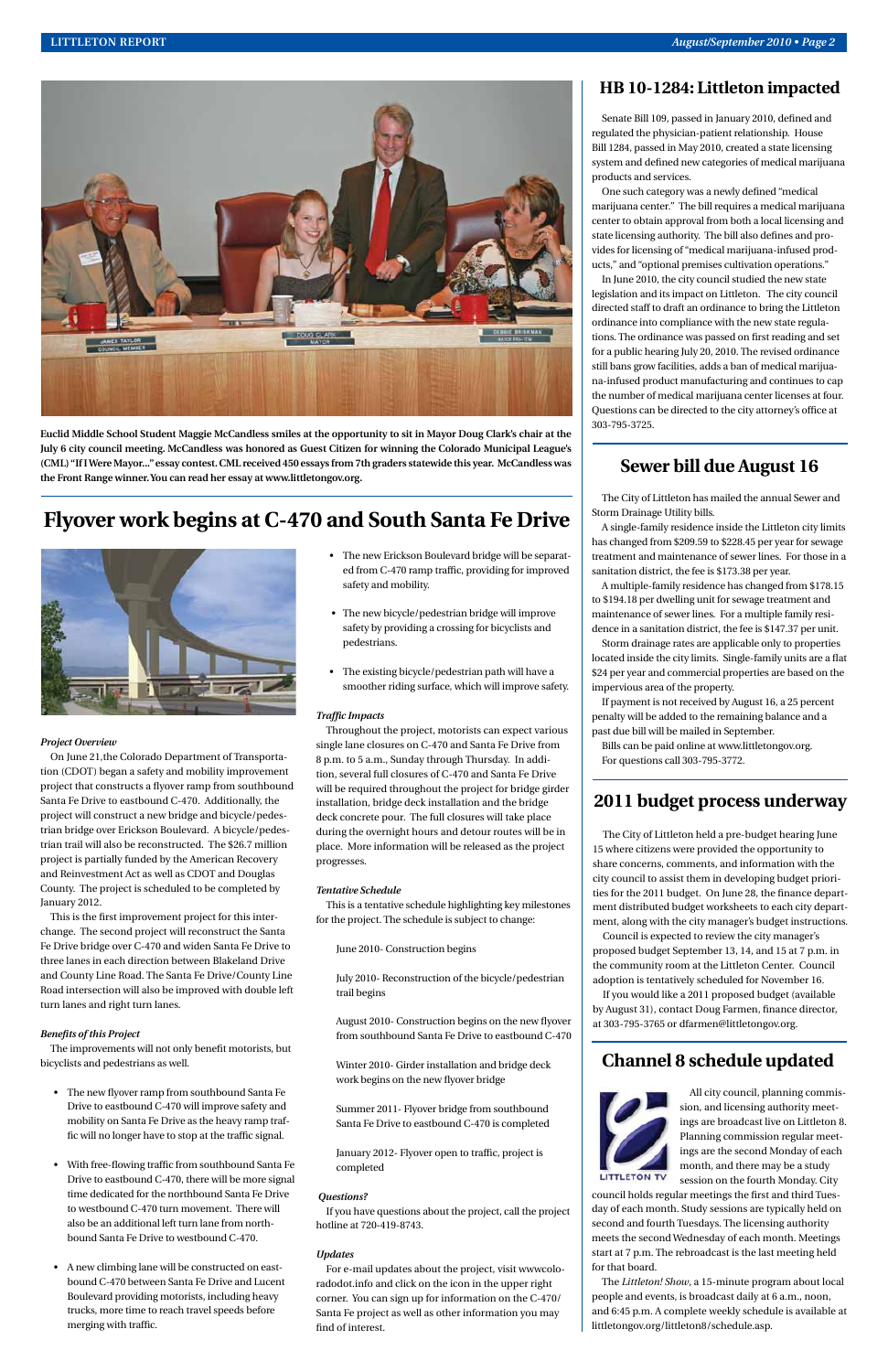# **Friends Craft Fair returns to Ketring Park**



The 39th Annual Friends Craft Fair is scheduled for Saturday, October 2 in Ketring Park, next to the Littleton Historical Museum, 6028 South Gallup Street. It is sponsored by the Friends of the Littleton Library and Museum and will take place regardless of weather.

The scenic grounds of Ketring Park will be open to the public from 9 a.m. to 4 p.m.–early shopping is discouraged so the crafters will have time to set up their wares. There is no admission charge; money from booth fees is used by the Friends to sponsor programs at the museum and Bemis Public Library. Park rules include no dogs unless on leash, no smoking, and strollers are discouraged because of the large crowds.

Those attending the fair will be able to browse among 300 booths and seven food concession stands.

Next to Ketring Park, the Littleton Historical Museum will be open with exhibits in four galleries, and living history activities will be underway on the 1860s and 1890s farms. Visit the farms and discover life in the 19th century when hand-made items were more common.

 Because fair attendance is usually very high, motorists are asked to observe parking signs and directives. Do not park in the Bemis Library lot, as they need the space to carry out their daily activities.

# **Benefit concert planned for Bemis House**

The Rotary Club of Littleton is sponsoring a concert featuring the Queen City Jazz Band to benefit the interior restoration of Littleton's historic Bemis House. The August 27 fundraiser will be hosted by Town Hall Arts Center at 2450 W. Main Street. The event begins with a VIP reception at 6:30 p.m. featuring Hank Troy Piano. The Queen City Jazz Band performs at 7:30 p.m. Reserved seat tickets are \$25 or \$40 for the concert and reception. For more information and ticket sales call 303-794-2787 ext. 5 or visit www.townhallartscenter.com.



# **Fit 4 Colorado coming August 28**

Join CBS4, America on the Move and the City of Littleton for a Fit 4 Colorado Community Walk at 9 a.m. August 28 at Hudson Gardens, 6115 South Santa Fe



Drive. The walk will be led by Mayor Doug Clark and CBS4's Jennifer Zeppelin. Fit 4 Colorado is a statewide initiative that promotes the health and well-being of children and adults. For more information visit www.fit4colorado.com.

# **THAC presents premiere of** *The Love List*

Town Hall Arts Center is pleased to present the regional premiere of a hilarious comedy, *The Love List*, by Canadian playwright Norm Foster. The play is directed by Robert Wells, and stars Robert Michael Sanders, Michael Ingram and Missy Moore.

This adult comedy warns you to be careful what you wish for. Two men concoct a list of the attributes of the ideal woman–the "top ten" best qualities in a mate. When this allegedly 'Ideal Woman' actually arrives on the scene the men quickly learn that their list could use a few revisions (contains adult themes and language).

The limited run has 7:30 p.m. performances on Fridays and Saturdays and two Sunday 2 p.m. matinees (Aug. 15, 22) from July 30–August 22.

Reserved seating tickets priced \$21-\$36 are available by calling 303-794-2787 ext. 5 or online at www.townhallartscenter.com.



**Steve Turner, director of the State Historical Fund, Mayor Doug Clark, and Edwin Bemis' grandsons Edwin Bemis DeBus and David Waring DeBus, unveiled a historic landmark plaque at a June 4 celebration to mark the completion of the \$300,000 Bemis House renovations. The house now serves as office space for Western Welcome Week.** 

# **Citizen forums and outreach meetings scheduled**

Citizens are invited to attend the final Littleton City Council outreach meetings of the summer.

On August 19, the council will have a breakfast meeting with representatives of large businesses in the city. The meeting will begin at 7:30 a.m. in the community room of the Littleton Center at 2255 West Berry Avenue. Citizens are welcome but should make a reservation 72 hours in advance by calling 303-795-3720.

There are two citizen forums coming up. The first will be for residents of District III, the southeast quadrant of the city. That meeting will be held August 24 at 7 p.m. The next citizen forum will be for residents of District IV, the southwest quadrant of the city. It will be held September 28 at 7 p.m. Both meetings will be in the city council chamber and community room at the Littleton Center. District residents will receive invitations by mail.

Citizen Forums give residents an opportunity to visit with council members, staff, and their neighbors, and learn more about what is going on in the community. Refreshments will be served; reservations are not necessary.

For further information, contact the city manager's office at 303-795-3720.

City offices will be closed Monday, September 6 for Labor Day.

# **CAROUSEL OF MUSIC**

 $-$ Soft

 $-Mus$ 

Celebrating 31 years of family fun

A family tradition during Western Welcome Week for 31 years! A relaxing night of food, fun and free entertainment with the Colorado Honor Band, Denver Concert Band and the Littleton Chorale Come out to Geneva Lake Park and bring your lawn chairs and blankets for this year's Carousel of Music

| ogs           | · Canoe Rides        |
|---------------|----------------------|
| <b>Drinks</b> | • Clowns             |
|               | · Gold Panning       |
| ream          | · Bounce House       |
| Ï             | · Wheel of Safety    |
| Painting      | • Magicians & Puppet |
|               |                      |

# **Events**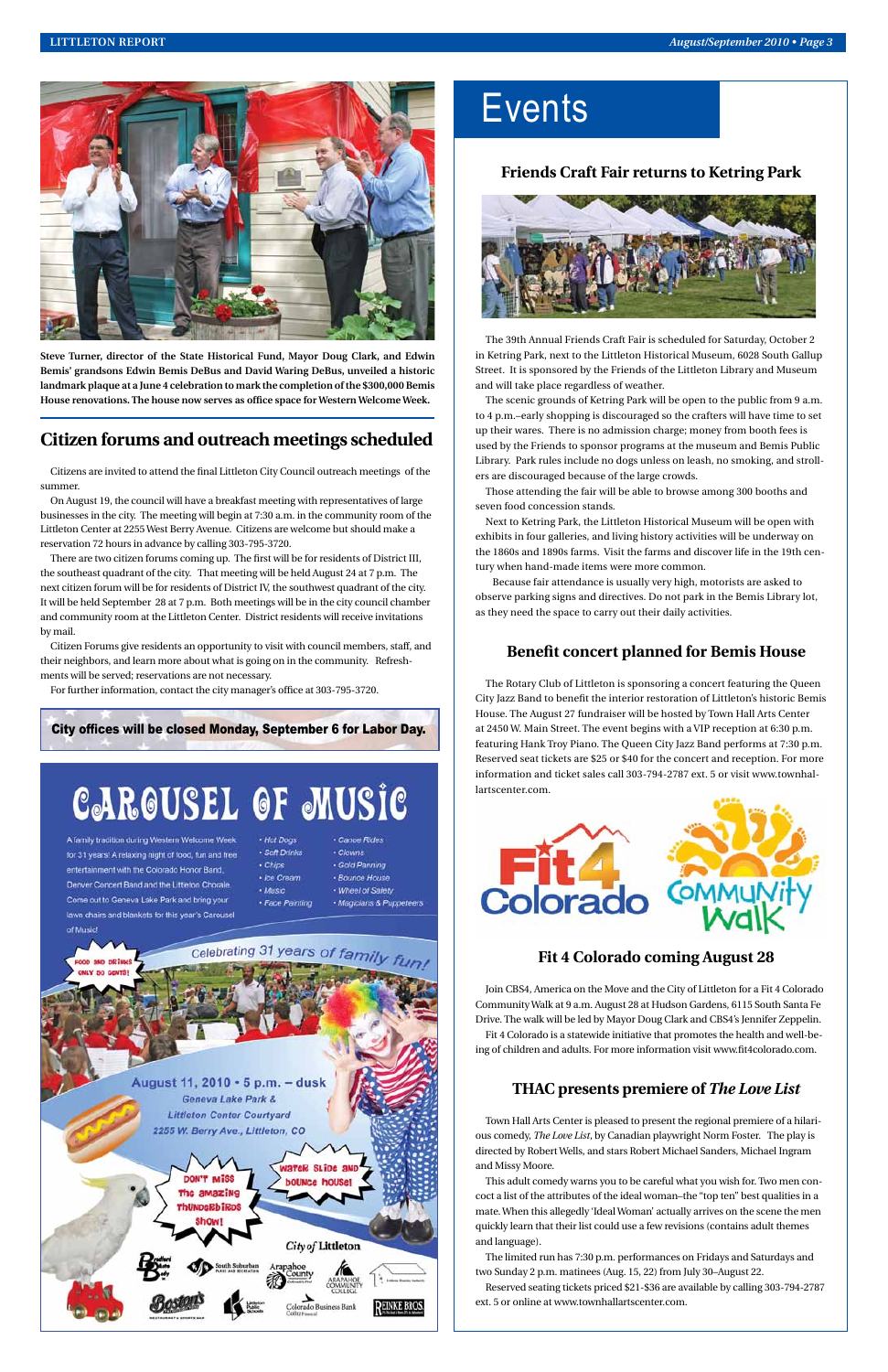# **October 4–8 is Fire Prevention Week!**



Fire Prevention Week was established to commemorate the Great Chicago Fire, the tragic 1871 conflagration that killed more than 250 people, left 100,000 homeless, destroyed more than 17,400 structures and burned more than 2,000 acres. The fire began October 8, but continued into and did most of its damage October 9, 1871. While the Great Chicago Fire was the best-known blaze to start during this fiery two-day stretch, it wasn't the biggest. That distinction goes to the

Peshtigo Fire, the most devastating forest fire in American history. The fire, which also occurred October 8, 1871, roared through Northeast Wisconsin, burning down 16 towns, killing 1,152 people, and scorching 1.2 million acres before it ended. Those who survived the Chicago and Peshtigo fires never forgot what they'd been through; both blazes produced countless tales of bravery and heroism. But the fires also changed how firefighters and public officials thought about fire safety. On the 40th anniversary of the Great Chicago Fire, the Fire Marshals Association of North America (today known as the International Fire Marshals Association), decided that the anniversary of the Great Chicago Fire should be observed not with festivities, but in a way that would keep the public informed about the importance of fire prevention.

# **Littleton Fire Rescue hosts Mini-Fire Academy**

A group of 23 children spent a week with Littleton Fire Rescue learning what it means to be a firefighter, and about staying safe. Throughout the week, participants got to do a variety of activities. They went through the Life Safety House and learned about fire prevention and home escape planning. While in one of the rooms of the Life Safety House, a smoke machine was used to show the children what it might be like to be in a smoky environment and why it's important to have and practice an escape plan with their family.

One day was Bike Safety Day, complete with a bike rodeo course where the kids practiced skills such as slow riding, maneuvering through a figure eight, avoiding obstacles, using hand signals; and looking left, right, left before crossing the street. The importance of always wearing a helmet was also discussed, and the kids participated in activities that helped them see what life would be like with a brain injury.

As future firefighters, they learned that many fire departments respond to a high number of medical calls, so they were taught basic first-aid skills. Firefighters also utilize ropes and have to know many different types of knots. The search and rescue drill was a favorite of many of the participants. They were blindfolded and placed in teams of two or three and had to search a room for a victim. Each child also got to try on bunker gear, the protective clothing that firefighters wear.

The last day was spent at the Metro Fire Training Center where the kids were put through many of the same training experiences as firefighters. They mastered using the fire hose and even extinguished a wooden "flame." During the combat test they proved their endurance and strength. After learning all about the equipment used, the kids did an old fashioned "bucket brigade."

# **HazMat roundup returning**

The cities of Englewood and Littleton will hold their Household Hazardous Waste Roundup September 11 and 18 from 8 a.m. to 2 p.m. The Roundup will be held at the Englewood Service Center at 2800 S. Platte River Drive (on the east side of the South Platte River).

There will be a \$20 co-pay for each family's hazardous waste. Waste that can be brought includes: oil-based paint, paint thinner, herbicides, pesticides, motor oil, gasoline, antifreeze, batteries, and more. Latex paint is not accepted. It is not hazardous and can be dried and put in with the regular trash. Additionally, electronics will be accepted for a fee including: cell phones, computers, copiers (desktop), fax machines, inkjet and toner cartridges, laptops, PDAs, printers, monitors, and televisions. If you have questions, call Tim Weaver at 303-795-3834.

# **Building permits required for home improvement projects**



Building codes are designed to protect the occupants of buildings. They describe requirements that protect the structural integrity of a building and the safe installation of the electrical, plumbing, and heating systems. The codes also specify a

safe means of exiting a building in case of an emergency, and requirements for energy conservation.

All too often, when a homeowner lists a property for sale, a prospective buyer will ask if a building permit was obtained for home improvements.

If the necessary permit was not obtained, headaches can occur for the seller. The building division routinely receives calls on how to get approval for work done after the fact, and the response is that a building permit must be obtained and the work must pass required inspections. These inspections can normally be done without removing any walls, but sometimes, if abnormalities are detected in the electrical system, it can be necessary to remove part of a wall.

The Littleton Building Division has helpful brochures and information on the website about the building permit process. Visit www.littletongov.org/ building or call 303-795-3751 for more information.

# **LHA spends stimulus dollars to improve properties**

The Littleton Housing Authority received \$274,518 in stimulus dollars authorized under the American Recovery and Reinvestment Act (ARRA). Funds were expended on the following three projects:

**Bradley House exterior renovation (\$117,317)**

Bradley House is a six-story, 72-unit senior housing complex located at 5844 South Datura Street. The scope of services for this project included removal of existing windows and replacement with double-pane, energyefficient windows in the main floor common areas and offices. A redesign of the existing window area provides additional energy conservation and security in the building. Exterior painting of the building façade, including balcony railings was also included.

### **Replacement of 57 refrigerators (\$21,476)**

Refrigerators were replaced in 57 units of family public housing with new Energy-star® rated refrigerators.

# **Shepperd/Windermere landscaping (\$135,725)**

New landscaping was installed in an area encompassing ten family public housing units near the corner of West Shepperd Avenue and South Windermere Street. The work included grading for proper drainage, installation of moisture-sensitive sprinklers, installation of xeriscaping and retaining walls.

# **25th annual Hook and Ladder Fire Muster a big success**

The 25th Annual Mile High Hook and Ladder Fire Muster took place in Littleton Saturday, June 19. The day was sun-filled and gorgeous for the more than 5,000 spectators who came to see what this year's muster had to offer.

There were 76 pieces of modern and antique fire apparatus that paraded from Littleton High School to Arapahoe Community College to start the festivities. There were many demonstrations, including one by Littleton Fire Rescue, in which two rooms with identical contents were set on fire. One room had sprinklers and the other did not, the room with the sprinklers was spared from the fire while the other one was destroyed.

Littleton Fire Rescue also simulated a vehicle extrication. In this demonstration, a victim was rescued following a motor vehicle crash. There was an aircraft firefighting demonstration from North Metro Fire Rescue, and Flight For Life landed its helicopter for tours.

Children were allowed to put out a "fire" with a wildland hose and tour the Littleton Fire Dive Van. There were many other fire departments throughout the state that were part of this muster.

# **Littleton Fire Rescue hosts EMS Memorial Bike Ride**

The National EMS Memorial Service (NEMSMS), originally held in Roanoke, Virginia, officially moved to Colorado in 2010. It was held June 25-27. Each year family members, friends, coworkers, EMS personnel and political leaders from around the nation gather to remember the NEMSMS honorees.

Littleton Fire Rescued hosted the start of the weekend's activities with the 2010 EMS Memorial Bike Ride. The one day bicycling event is designed to celebrate the lives of EMS workers who died in the line of duty. The AirLife Memorial Park in Littleton was the official starting point for the 85-mile bike ride to Colorado Springs June 25. The AirLife Park, the site of a December 17, 1999 helicopter crash that killed the AirLife crew, is located on the west bike path along the South Platte River.

# **FirstBank partners with Littleton Housing Authority**

For the past 10 years, FirstBank and the Littleton Housing Authority (LHA) have been working together to continue LHA's outstanding commitment to affordable assisted living. Earlier this month, FirstBank originated a \$4.2 million loan for LHA to refinance the Libby Bortz Assisted Living Center and provide additional equity for the Powers Circle Apartments renovation project. In December 2009, FirstBank donated its partnership interest in the Libby Bortz Assisted Living Center to LHA, valued at \$6.1 million.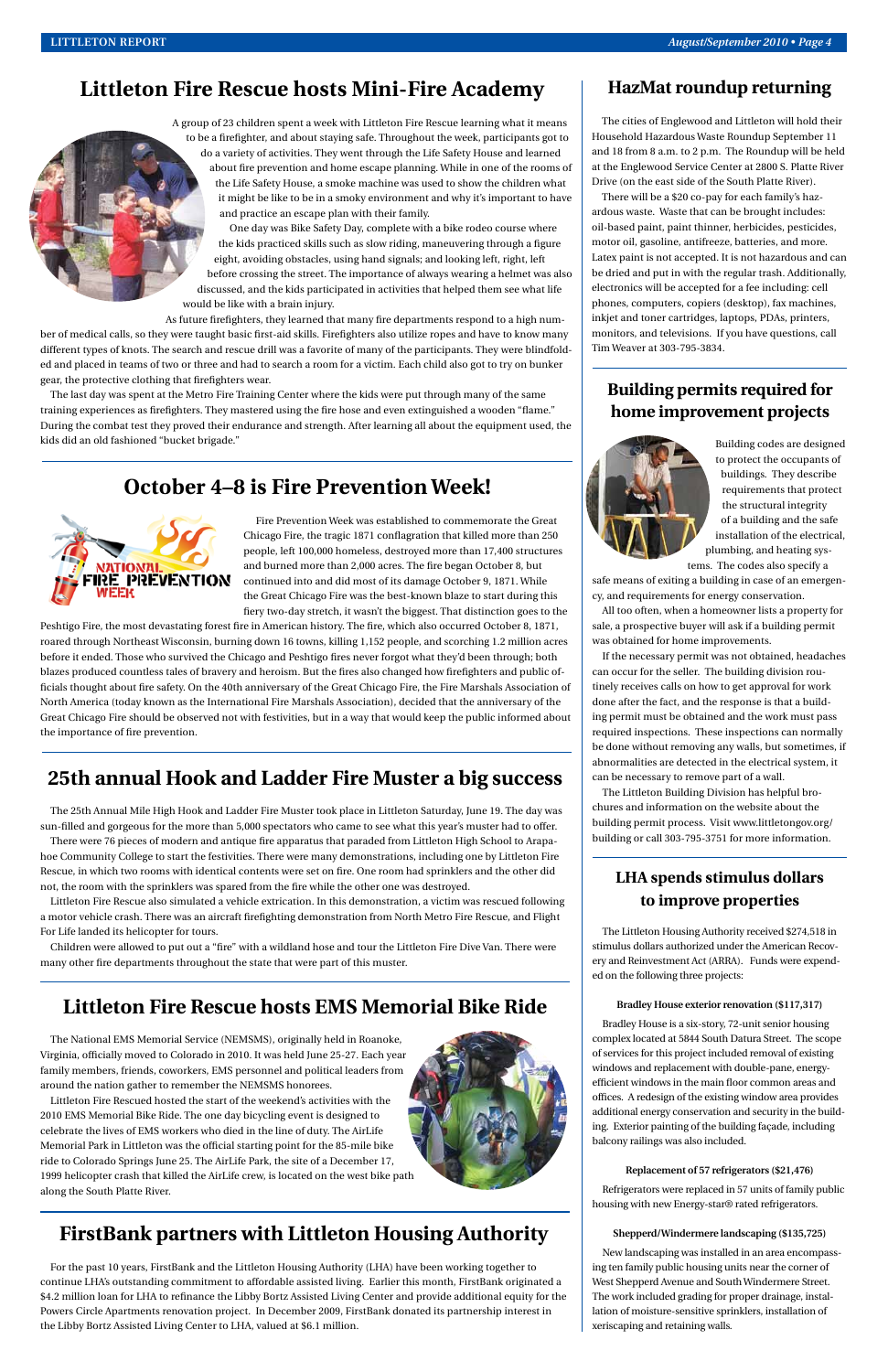A few citizens have asked at what point the red light cameras detect a violation. The graphic above depicts what happens. It is a traffic violation if a vehicle enters the intersection once the signal has changed to red. If there is a painted stop bar or a crosswalk, the driver is required by statute to stop before that painted bar or crosswalk.

The first picture that the cameras take is to show the vehicle before the intersection and the red traffic signal. The second picture is of the vehicle driving through the intersection again with the red traffic signal. The third picture is a cropped picture of the driver and the fourth picture is of the license plate.

**Littleton Police Chief Heather Coogan and the Littleton City Council recognized two police officers and three citizens June 1 for their heroic efforts following a May 10 traffic accident. The Hero Award was given to Kyle Mair, Jared Searle, and Jason Lownsdale; and the Golden Hero Award to Sergeant James Werder and Officer Craig Kloppenberg. All were recognized for their skill and quick thinking which resulted in saving the life of the driver.**

# **Intersection Safety Program explained**





ond Image - Shot of<br>hicle in Intersection





From One of the First **Violation In** 



# **Junior Police Academy a success**

The Junior Police Academy was held June 21-25 at Arapahoe Community College. Students learned many aspects of police work: shooting skills in the shooting simulator, how SWAT teams operate, and building search techniques. On the final day students participated in the top gun shooting competition, and drove pedal carts through the RideSmart course with drunk goggles to learn about the dangers of drinking and driving.

On graduation day, students were issued Junior Police Academy Graduate ID cards. After pledging to "be a good student, citizen and leader," graduates were treated to cake and punch.

# **Littleton homicide arrests made in less than two days**

The Littleton Police Department (LPD) worked around the clock in conjunction with agents of the Drug Enforcement Administration (DEA) and other agencies to successfully solve a homicide that occurred in the early hours of June 1 at 750 W. Belleview Avenue. Six people were arrested by the DEA in connection to the murder as events unfolded that linked the deceased to an on-going investigation with the DEA. The primary detective assigned to this investigation was Detective Ken Hicks who coordinated the investigation that involved many dedicated members of the LPD in all three divisions. Thanks to the many law enforcement jurisdictions, local, state and federal, whose cooperation and resources were essential to bringing this case to a successful resolution.

# **LPD and Bemis Library host Teen C.S.I. class**

During the week of July 6-8, the Littleton Police Department (LPD) presented a training class entitled Teen CSI at Bemis Library. The 18-hour class was part of the Bemis Public Library 2010 Teen Summer Reading Program. It was held on three consecutive days and was attended by 15 high school students, grades 9 through 12. LPD instructors provided the participants with train-



ing in various evidence-related topics including criminal investigation, fingerprints, computer forensics, footwear impressions, crime scene photography, and bloodstain pattern analysis. Hands-on instruction and practical exercises were emphasized throughout the course. On the final day, the students photographed, diagrammed and collected evidence at mock crime scenes and then presented their work to the class. The students and staff were assisted each day by volunteers from the Littleton Police Citizen Academy Alumni Association.

Lunch was provided by Big Papa's BBQ and Chick-Fil-A. All students were issued a Teen CSI t-shirt, group photo and certificate.

**Student Tarren Lievens collects fingerprints from a door at a mock crime scene.**

Work was recently completed on expansion of the parking lot at the Littleton Center. A total of 64 additional parking spaces have been added to the main lot on the south side of the building. ESCO Construction Company of Evergreen was the paving contractor and CE Power Systems of Denver was the lighting contractor. The expanded parking lot allows for additional public, employee and city vehicle parking. The lot also makes up for the loss of spaces as a result of the building expansion for the Littleton Police Department.

The design and construction of the parking lot project included several sustain-



able practices to minimize impact on the environment.

The landscaping in the center island consists of a Best Management Practice (BMP) called porous landscape detention. Storm water runoff from the pavement is diverted to a shallow pond area in the island. During heavy rainstorms, water temporarily ponds in the island, slowing down the rate of runoff. During most rain or snow melt events, runoff seeps into a special soil mixture, which traps oil, nutrients, sediment and other pollutants and filters them out of the water. Landscaping in the island incorporates drought resistant, xeriscape trees and shrubs. Plants were selected that are able to survive with storm runoff from the parking lot providing most of their water needs, requiring less irrigation.

Construction of the parking lot used recycled materials to reduce the demand for new sand or gravel materials. The asphalt paving utilized a mixture consisting largely of recycled asphalt from previous paving projects. The soil under the pavement was stabilized with concrete recycled from old sidewalks, which reinforced the soil allowing for a thinner pavement section. Lighting fixtures are of modern, efficient design, reducing electrical consumption.

There are many other BMP's to reduce urban storm water pollution. For further information on sustainable practices in construction, contact the Public Services Department.

# **Sustainable practices in new parking lot**

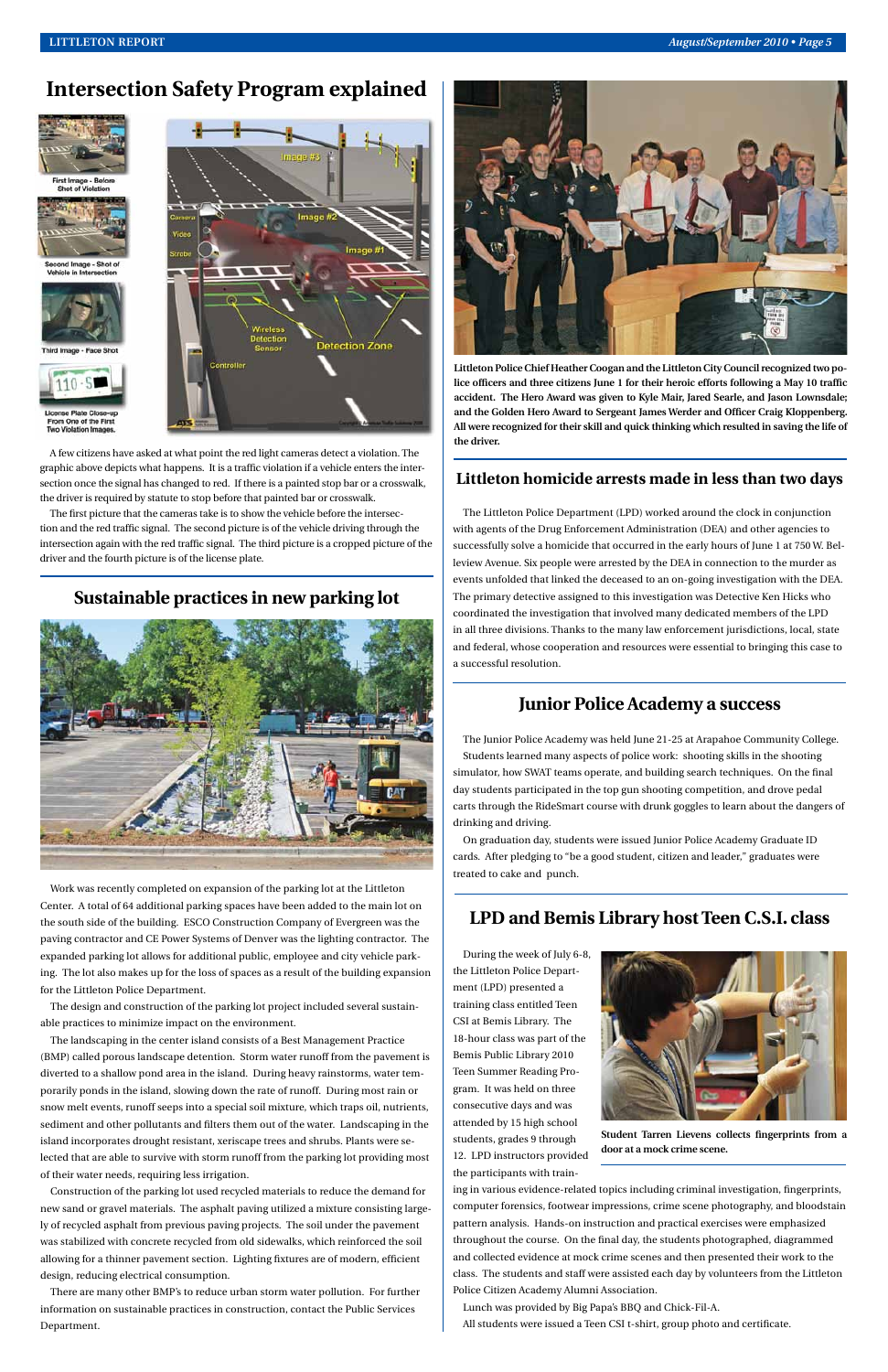# **Little's Creek improvements nearing completion**

Work continues on construction of flood control and water quality improvements on Little's Creek (Sterne Ditch), from South Windermere Street to West Caley Avenue. South Windermere Street was closed to all traffic in April and May while construction of a large concrete box culvert was completed. West Caley Avenue from South Windermere Street to South Datura Street was closed in June and July for construction of a similar large culvert.

Additional improvements include enlargement of the stream channel in Dawson Greenway Park between the two streets to increase the flood capacity. New landscaping and irrigation was incorporated into the work with the channel, which will allow park users access to the stream. New water, sewer, gas and communication utilities have been installed in the project area. Additional storm sewers have also been constructed to reduce neighborhood street flooding. All construction is anticipated to be complete before late August.

Nelson Pipeline Constructors of Fort Lupton, Colorado is the contractor. The \$850,000 project is jointly funded by the City of Littleton and the Urban Drainage & Flood Control District. Questions regarding the work should be directed to the Public Services Department.

# Awards and Milestones

# **Council thanks board and commissions members**

The Littleton City Council recognized the Littleton citizens who give their time and talent as members of the city's 14 boards and commissions at a dinner June 17. The annual Boards and Commissions dinner was held for the first time at Leo Goto's Riverfront restaurant in its beautiful location next to the South Platte River.



Recognition was given to members who

retired from service. They are: Board of Adjustment-Michael Zastrow, 2000- 2010; Building Board of Appeals-Robert Davis, 2008-2010; Business/Industry Affairs Advisory Committee-Susan Burgstiner, 2009; Pam Camelio, 2008-2009; Julie Fryberger, 2008-2009; Kim Louise Glidden, 2008-2009; Michael Guilfoyle, 2009; Margie Munoz, 2008-2009; Daniel Murphy, 2009; Michael Price, 2008-2009; William Snyder, 2008-2009; Susan Thornton, 2003-2009; and Kay Watson, 2006- 2009; Election Commission-William Sarber, 1998-2010; Fine Arts Committee-R. Scott English, 2008-2010; Maureen Supple, 2008-2010; and Joyce Volp, 2001-2010; Historical Preservation Board-Michael Donnelly, 2009-2010; and Bruce Stahlman, 2008-2010; Housing Authority-Jerry Hill, 2005-2010; Library Board-Mary Hueske, 2007-2010; and Yoon Joo Mager, 2006-2010; Licensing Authority-Anthony Gallagher, 2000-2010; Planning Commission-Alicia Rhymer, 2008-2010.

Board and commission member terms began April 1. Thirty-eight appointed or reappointed members began serving in 2010. They are: Board of Adjustment– Layne Kottmeier, Phillip Wichern, Jonathan Spencer, and Arne McDaniel; Building Board of Appeals–Aldora Gauthier, John Watson, and David Mitchell; Election Commission–John Hershey; Fine Arts Committee–Peggy Dietz, Mollie Christensen Rue, C.J. VanJames, and Denise Senn; Historical Preservation Board– William Hopping, Katherine McMurray, Paul Kastner, and Pamela Grove; Housing Authority–Andrew Hancock, Esther Varela, and Jerry Valdes; Library Board–Joseph Haynes, Paul Bingham, and Dawn Shepherd; Licensing Authority–Susan Price, Victoria England, Donovan O'Dell, and Andrew Cole; Museum Board–Kelly Kordes Anton, Kimberly Field, and Virginia Fraser; Planning Commission–David Metcalf, Craig Coronato, and Jennifer Ranville; Riverfront Authority–Dennis Reynolds; Tree Committee–Darrel Redford, Sandra Snyder, and Doris Cruze; Victim Assistance Compensation Board–Nancy Feldman, and Linda Suttle.

**Arapahoe County Open Space and Trails Advisory Board Member Bobbie Sheffield, Arapahoe County Commissioner Susan Beckman, Council Member Peggy Cole, Littleton Public Services Director Charlie Blosten, and Mayor Doug Clark accepted a \$233,000 grant for the Slaughterhouse Gulch Trail Link Phase 1 at the 2010 Open Space Shareback Awards June 14. The city will match the grant with \$129,000 to build a trail that showcases a hidden open space gem that includes the historic 1860s City Ditch and flume, the oldest operating aqueduct and irrigation ditch in metro Denver.**



**available at Bemis Library**

**Local electricity bills are rising and the Bemis Public Library is providing Kill A Watt Electricity Usage Monitors to help citizens cut down on costs. Simply plug an appliance into the monitor and it will assess electricity consumption by the kilowatt-hour, the same as the utility company. Also, check the quality of your home's power by monitoring voltage and line frequency. The electricity usage monitors may be checked out for one week and are available at the Circulation Desk.**

# **Calendar photo entry deadline approaching**

Time is running out for local shutterbugs who wish to enter their photographs in the annual *Littleton Calendar* photography competition. The deadline for submitting entries is Friday, September 17 at 5 p.m.

- Only horizontal images taken within the Littleton city limits are accepted. Photographers are strongly encouraged to take images that are easily recognizable as being in the city limits.
- The photograph must be released for reproduction in the calendar and future city publications.
- Digital photographs must be high resolution and accompanied by a CD with the original tif or jpg file (8 x 10 at 300 dpi).





- Five photographs can be entered, only one may win.
- Name, address, phone number, e-mail address, and where the photo was taken must be written on the back of the entry.
- Winners receive \$25, ten calendars and publicity via news releases and distribution of 15,000 calendars.

Mail or deliver entries to the City Manager's Office, City of Littleton, 2255 W. Berry Ave., Littleton, Colorado, 80165. For more information, call Chris Harguth at 303-795-3728 or visit www.littletongov.org and click on the "Calendar Photo Contest" link.

# **Immigrant Resources Center looking for volunteers**

The Littleton Immigrant Resources Center is looking for volunteers! Citizenship applicants have increased and the ESL based Language Partners program is still gathering students, so demand is high. If you have an interest in working with someone from a different culture, helping them study to become a U.S. citizen or assisting them in learning English then contact them soon at Bemis Public Library, 6014 South Datura Street. Call Jimmie Braley at 303-795-3968 or jbraley@littletongov.org for more information.

# **South Metro Trails Map "hot" off the press!**

 A complimentary South Metro Trails Map is available from the South Suburban Park Foundation. The color, pocket-sized map includes seven regional and local trails. Each of these trails provides a vital connection or spine to the South Metro trail system. A comprehensive trail system map is available as a fold out to help plan longer trips as well as the opportunity to view the trail network system. Visit www.sspf.org and click "trails map" to receive your copy today.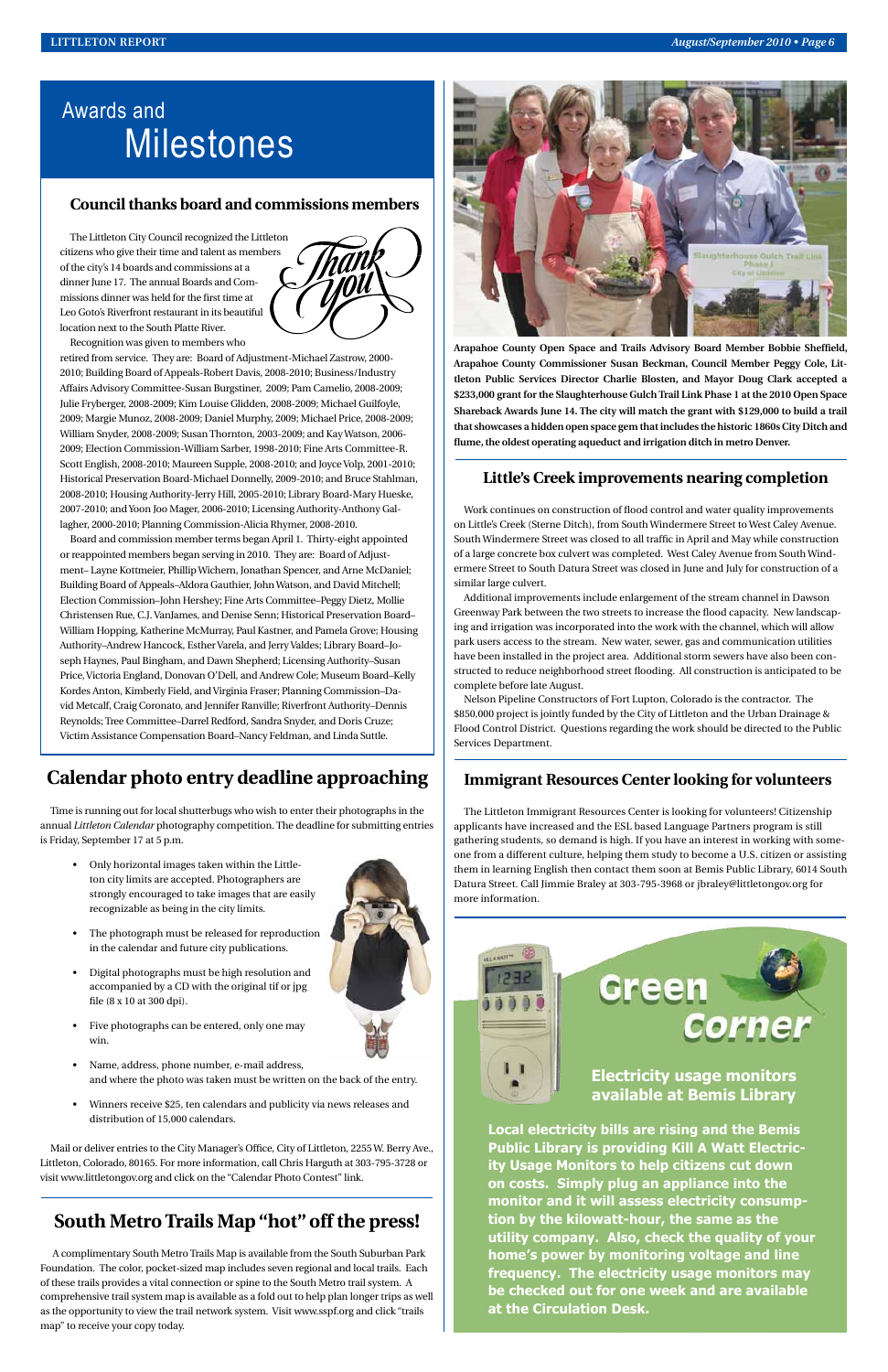# *Summer Movie Matinee*

*How to Train Your Dragon* is an action-comedy film that tells the story of Hiccup, a Viking teenager who doesn't fit in with his tribe's long-standing tradition of heroic dragon slayers, August 7 at 2 p.m.

### *Discussion on the National Health Care Reform Plan*

August 9 at 2 p.m., a presentation by the Colorado Consumers Health Initiative will focus on health care reform in Colorado.

### *Luke Ham Sandwich Family Band*

Enjoy Texas-style fiddling and bluegrass music August 12 from 6:30-7:30 p.m. The band has performed throughout the country and includes dad and mom and their eight children ranging in age from seven to 17.

### *Tribute to the Big Band And Swing Era*

The Joe Peterson Dance Orchestra and the Andrews Singers will entertain with lively and popular big band hits from the 1930s and 1940s August 19 from 6:30-7:30 p.m. Included in the performance will be a demonstration of swing dancing.

# *Long Term Care, What are the Options?* Hear tips on choosing and paying for long

term health care August 23 at 7 p.m.

Topics include insurance, nursing homes, assisted living, home health care, elimination periods and protecting your family's acquired wealth.

### *Your Library Card—the Best Bargain of All!*

The library will celebrate National Library Card Sign-Up Month

in September with the theme, Bemis Public Library–The Best Bargain in Littleton! Sign up for a library card in September and receive a free book, prizes, and entry in a drawing for a \$50 gift certificate to Border's Bookstore. If you already have a library card, your name will be entered in a drawing for a \$50 gift certificate to a Downtown Littleton business of your choice.

### *The Power of Good*

In 1939, Nicholas Winton personally saved the lives of more than 600 children, mostly Jewish and from Czechoslovakia, which was soon to be occupied by the Nazis. Winton brought the children to Britain and kept it a secret for more than 50 years. September 14 at 7 p.m., see the one-hour film, *Nicholas Winton—The Power of Good*, and then hear the harrowing story of Littleton resident Tom Graumann, who was eight years old when he was rescued.

### *Antique Appraisal Fair*

Ever wonder what a family treasure might be worth? Find out from experts at the free Antique Appraisal Fair September 17 from noon-7 p.m. Bring any antiques and collectibles to be evaluated by local appraisers. A maximum of two items will be appraised for each person. Photos of large pieces of furniture are preferred. To register call 303-795-3961.

### *Saturday Movie Matinee*

Love lost and found is the focus of the romantic comedy, *Letters to Juliet*, featured September 25 at 3 p.m.

### *Banned Books Readout*

Celebrate Banned Books Week, September 25-October 2, and win prizes by participating in a Banned Books Readout September 25 from 10 a.m.-3 p.m. Sign up for a 5-10 minute slot to read a passage from a banned book at an open microphone. Each participant will receive a gift and will be entered in a drawing to win a \$25 gift certificate from Amazon. com. Registration begins September 1. For those who want to listen, but not read out loud, come and encourage the participants!

### *Musical Moments at Sophie's Place*

On September 29 at 2 p.m. cowboy entertainer Bill Barwick performs with singing, storytelling, and superb guitar work.

### *Computer Classes*

The following free computer classes are offered in the computer lab on the lower level. All classes are 9-10:30 a.m,. except as noted. Call the library to register. Beginning Access, Parts 1-2: Sept. 21 and 22 (must sign up for both classes) Beginning Excel: Aug. 10, Sept. 7 • Beginning Internet: Aug. 18, Sept. 18 Beginning PowerPoint: Aug. 24 • Beginning Publisher: Sept. 29 Beginning Word: Aug. 4, Sept. 8 • Beginning Windows: Aug. 3, Sept. 1 Buying and Selling on Craigslist: Aug. 13 • Buying and Selling on eBay: Sept. 27 (6:30 p.m.) Buying Your First Digital Camera: Sept. 10 • Computer Comfort: Aug. 7 Digital Photography Practice: Aug. 9 (6:30 p.m.) • Intermediate Excel: Aug. 17, Sept. 14 Intermediate Word: Aug. 11, Sept. 15 • Intro to Digital Photography: Aug. 27 (2 p.m.) Open Computer Lab: Every Thursday morning

Shutterfly for Christmas Cards: Sept. 24 • Windows File Management: August 21

# *Monday Evening Book Group*

If you enjoy talking about books, come the third Monday at 7 p.m. August 16: *The Shack* by William Young September 20: *Tempest Tales* by Walter Mosley

# *SENIOR PROGRAMS*

### *True Stories of Titanic Survivors*

September 27 at 2 p.m., hear the dramatic stories of three Titanic survivors, one from each class of the ship. Diana Reardon will portray the survivors and tell why they were aboard the ship, how they felt about their accommodations, their experiences as the ship sank, and what life was like for them after being rescued.

# *Senior Book Club*

First Monday of the month at 2 p.m.

August 2: *The Soloist: A Lost Dream, an Unlikely Friendship and the Redemptive Power of Music* by Steve Lopez.

September 13: *The Whistling Season* by Ivan Doig.

# *Senior Wii Bowling*

Third Thursday of the month (August 19, September 16) at 2 p.m. Whether you're an expert Wii bowler or have never tried it before, experience the fun of Wii bowling! No registration required, and you do not have to attend every month to participate.

## *TEEN PROGRAMS*

*Movie Premiere Red Carpet Event*

The Binning Family Foundation and the library proudly present the World Premiere of the 2010 Film School Movies August 13 from 5:30-7:30 p.m. at the Littleton Center Council Chamber, 2255 West Berry Avenue. Teens have been learning professional movie-making techniques all summer, and have created six original movies based on the theme, Make Waves at Your Library.

### *Tie-Dye*

Learn how to make some cool tie-dye creations. We'll supply the dye, the room, and the know-how; bring your own materials to be dyed. Space is limited, email Teen Librarian Mark Decker to register at mdecker@littletongov.org.

## *Teen Battle for the Best Book*

Teens who participate in this contest to determine the best teen book will be eligible to win prizes. The contest begins with teens submitting their votes for the best teen book to Teen Librarian Mark Decker via email (mdecker@littletongov.org). Each week in August, two books from the nominated titles will be selected to "battle" against each other. The battle continues through early October, with the final winner being announced during Teen Read Week, October 17-23.

### *Wii Games*

Third Thursday at 3:30 p.m. August 19: Wii Sports Resort • September 16: Super Smash Bros Brawl

# *Anime Club*

First Saturday of the month at noon.

August 7: Full Metal Alchemist • September 4: Title will be selected at August meeting.

### *Teen Advisory Group*

Fourth Friday (August 27, September 24) at 3:30 p.m.

# *Teen Writers Group*

All teen creative writers are welcome. Third Tuesday (August 17, September 21) at 4 p.m.

### *CHILDREN'S PROGRAMS*

*Congratulations to the Bookmark Contest Winners!*

The winners of the annual bookmark contest have been selected and their art work reproduced on bookmarks available in the Children's Room. Congratulations to the winners: Derek Wright, kindergarten; Jordan Roos and Finn O'Shea, 2nd grade; Kate Scalet, 3rd grade; Athena Nguyen, 5th grade.



### *The Green Scene*

A program for families with children ages three and up September 18 at 2 p.m. Meet Super Natural, the world's first organic Super Hero and his green sidekick Sprout. Born on Earth Day and raised on peace, love and granola, Super Natural is here to save the planet from the evil plans of Toxic Waste.

NOTE: Story times are not held in August and will resume September 7.

## *Story Box*

For ages infant-36 months Tuesdays at 9:30 and 10:30 a.m., and Wednesdays and Fridays at 9:30 a.m. A 30-minute session for children and a caring adult to introduce the joy of rhythm and reading. Space is limited; free tickets available one week in advance.

### *Story Time*

For children ages three–kindergarten Thursdays at 10:30 a.m. and 1:30 p.m. Thirty minutes of stories, songs and activities with a puppet show the first week of the month.

### *Paws to Read*

Kids in grades 1-5 are able to practice reading to a furry friend. Call the library to register for a 20-minute spot between 10 a.m.-noon September 18 or October 16.

### *Dial a Story*

Your child can listen to a story anytime by calling 303-795-3960.

# **Celebrate National Library Card Month at Bemis Library!**